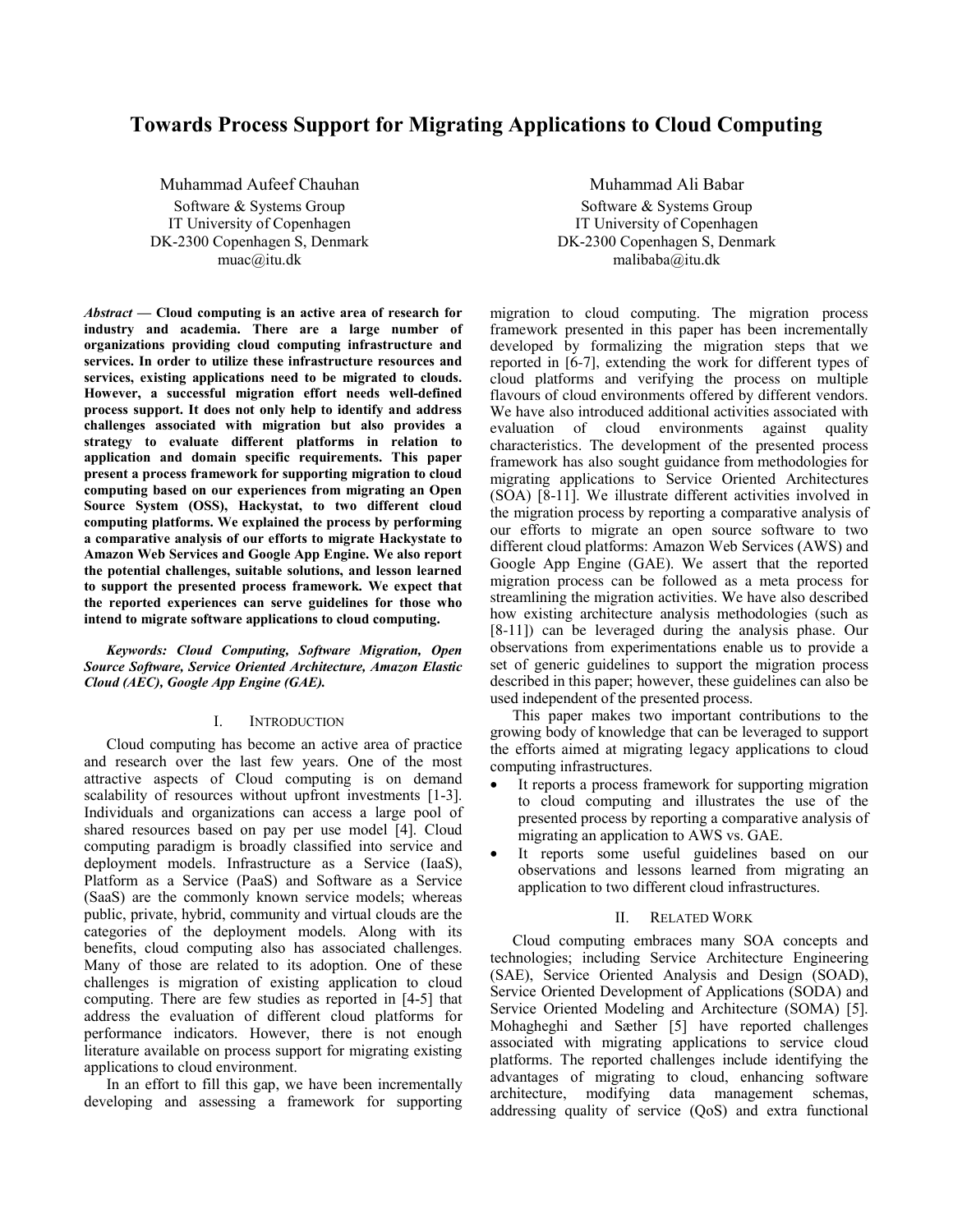requirements, verifying the cloud-based solution and redefining business models for pay per use pricing scheme.

Razavian and Lago [12-13] have presented a framework for migrating legacy systems to SOA called SOA-MF. The migration process begins with recovering the lost abstractions and eliciting the legacy fragments. The abstraction of a legacy system is transformed into servicebased abstraction. Finally the target system is modified using service based abstractions and new requirements. They have also presented an overview of SOA migration approaches in [12] addressing *code translation* focusing on wrapping the whole code inside a web service without decomposing; *service identification* focusing on analyzing code and architecture analysis for services; *business model transformation* focusing on meta process for migration and business process reengineering approaches; *design composition element transformation* focusing on basic and composite design elements; *pattern based composite transformation* focusing on altering system architecture into the service based architecture; and *forward engineering with gap analysis* focusing on basic and composite design elements followed by analyzing and designing services.

Cetin and colleagues have presented six step roadmap for migrating systems to services referred as MASHUP [14]. The six steps are: modeling of business requirements, analysis of existing legacy systems, identification of services by mapping business requirements to system components, services composition for satisfying business requirements, defining service level agreements and finally deploying services after implementation.

Service-Oriented Migration and Reuse Technique (SMART) approach has been proposed by SEI for analyzing legacy systems to determine their capability to be exposed as services [11]. This approach establishes the context for migration of services. The key activities in this stage are: identification of system stakeholders, identification of components and determining their feasibility for migration to SOA, and identifying migration concerns. In next stage, the capabilities of an existing system are determined by making a list of components and migration issues related with them. Finally a list of potential services is prepared for gap analysis that takes migration issues into consideration. Bianco et al. have proposed a SOA evaluation methodology in terms of number of design decision [8], which focus on target platforms, communication between services, service granularity (coarse- or fine-grained), exceptional handling and fault recovery strategy, service authentication and authorization, service discovery, service integration with other systems and approach for service versioning.

All the methodologies supporting migration from legacy to SOA discussed in this section provide some guidance that can also be useful for designing systems and services for cloud. However they are not specifically addressing some of the key issues involved in migrating to cloud computing such as analysis of target cloud environments against specific application's requirements, evaluation of platforms for cloud specific quality attributes of SaaS applications, the impact of a target cloud platform on each of the migration activities, and the potential influence of different services offered by

cloud environments on migration activities and on the new architecture of a system to be migrated. The migration process support proposed in this paper aims at addressing these issues and provides comprehensive guidelines that support evaluation of application architecture with respect to features of a target cloud environment.

#### III. MIGRATION PROCESS

In this section, we describe the main steps of the process for migrating to cloud computing. This process is aimed at providing guidelines for migrating systems to clouds.

#### *A. Requirements Identification*

First activity is associated with identification of the business requirements that initiate the migration process. This step aims at elaborating the main motivation for migration and the objectives to be achieved. It also provides a foundation for the changes required in a system and describes system's behavior specific to cloud computing environment. The business requirements are then broken down into more specific functional and/or extra functional requirements that can be analyzed qualitatively or quantitatively.

**Artifacts:** A set of requirements is produced as a result of this activity.

**Actors:** Business analysts are main actors of this activity.

#### *B. Identification of Potential Cloud Hosting Environments*

This activity purports to identify a set of potential cloud computing platforms based on a project's nature, data confidentiality and sensitivity requirements, budget constraints and long-term organizational objectives. The selection of the potential clouds is also influenced by a company's long-term commitment with specific cloud providers. The features of the potential cloud platforms are also explored in this activity.

**Artifacts:** A list of potential cloud environments is produced along with their respective features.

**Actors:** Project managers and system architects are main actors in this activity.

# *C. Analyzing Applications' Compatibility with Potential Cloud Environments*

During this activity, an application is analyzed to assess its compatibility with the potential cloud computing environments. This activity purports to identify the changes required to resolve incompatibility issues between a system and a target platform. For example, it may be the case that a target PaaS cloud does not support frameworks or specific technologies being used by an application. If such issues are identified, then these need to be resolved first.

**Artifacts:** This activity produces trade-off analysis documents specifying pros and cons of the environments identified during the previous activity and their suitability with applications from business and technology perspectives. Actors: Systems analysts and architects are main contributors of this activity.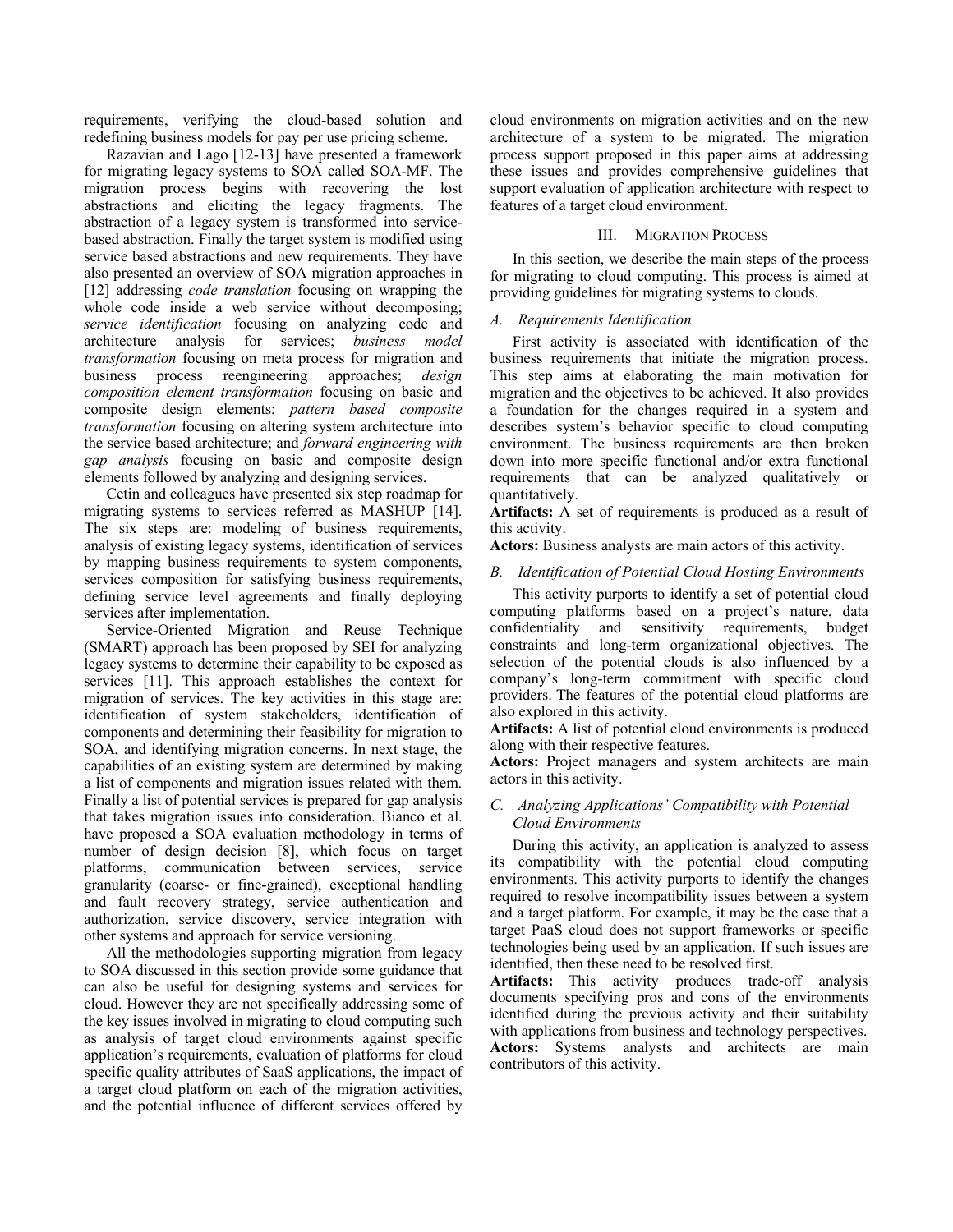#### *D. Identification of Potential Architecture Solutions*

After the identification of the requirements and selecting the potential cloud computing platforms, the requirements are analyzed against each of the potential cloud environments. The application components that are sensitive to different quality attributes (such as security and privacy) are also identified. The proposed solutions are then analyzed for their advantages and disadvantages with respect to the quality attributes. At the end of this activity, a solution is selected that best satisfies the functional as well as quality requirements. In some cases, it may not be possible that one solution satisfies all the requirements. Then a tradeoff analysis is performed and an optimal solution is devised that satisfies the most important requirements.

**Artifacts:** This activity results in high-level design documents of potential architecture solution.

**Actors:** System architects are main participants of this activity.

# *E. Evaluation of Cloud Environments for Cloud Specific Quality Attributes*

This activity aims at analysing the potential cloud platforms for specific features of a provided service, e.g., SaaS that needs to be supported by a hosting platform. Few examples of these quality requirements are multi-tenancy, of these quality requirements are multi-tenancy, decentralized deployment of components on hybrid clouds, interoperability with alternative hosting clouds, and support for programming languages and frameworks. A cloud environment satisfying most important quality requirements is selected for implementation.

**Artifacts:** This activity results in artifacts providing a map between proposed solutions and support for quality requirements by potential cloud environments.

**Actors:** System architects are major actors in this activity.

# *F. Evaluation of Proposed Solutions and Effected Components Against Target Platforms*

This activity purports to analyze the changes that are proposed to assess how a modified system will be deployed on clouds. This is a very important activity to identify any conflict between a proposed solution and a chosen cloud environment. Other architecture evaluation techniques (such as [10-11]) can be used to support this activity. In case of discrepancies, the activities D and E can be performed again. **Artifacts:** This activity results in artifacts describing compatibility map of a proposed solution against a target cloud environment as well as a set of quality characteristics to be supported by a cloud environment.

**Actors:** System architects are the main actors.

#### *G. Implementation*

The final activity of this process aims at implementing (and/or re-factoring) the designed solutions for migrating a system to be deployed on a target cloud environment.

**Artifacts:** This activity results in a working system deployable on selected cloud or combination of clouds.

**Actors:** System architects and developers are the main contributors to this activity.

Figure 1 shows the activities, their sequence, artifacts produced, artifacts taken as input and relations between the activities of the proposed migration process.

#### IV. A CASE STUDY OF MIGRATION TO AMAZON EC2 AND GOOGLE APP ENGINE

This section provides a detailed description of the presented process framework by reporting a comparative case study of migrating an open source software, Hackystat, to two cloud computing environments, Amazon EC2 (AEC) an IaaS cloud and Google App Engine (GAE) a PaaS cloud. This section also reports our experiences and observations from our migration efforts.

Hackystat is an open source framework developed to collect process and product metrics. It also supports the analysis and visualization of these metrics at different levels of abstraction. Figure 2 shows high-level architecture and services of Hackystat version 8 [15]. As shown in figure, the data are sent to Hackystat services using plugins installed on data sources. The data are received



Figure 1: Activities of Migration Process and Generated Artifacts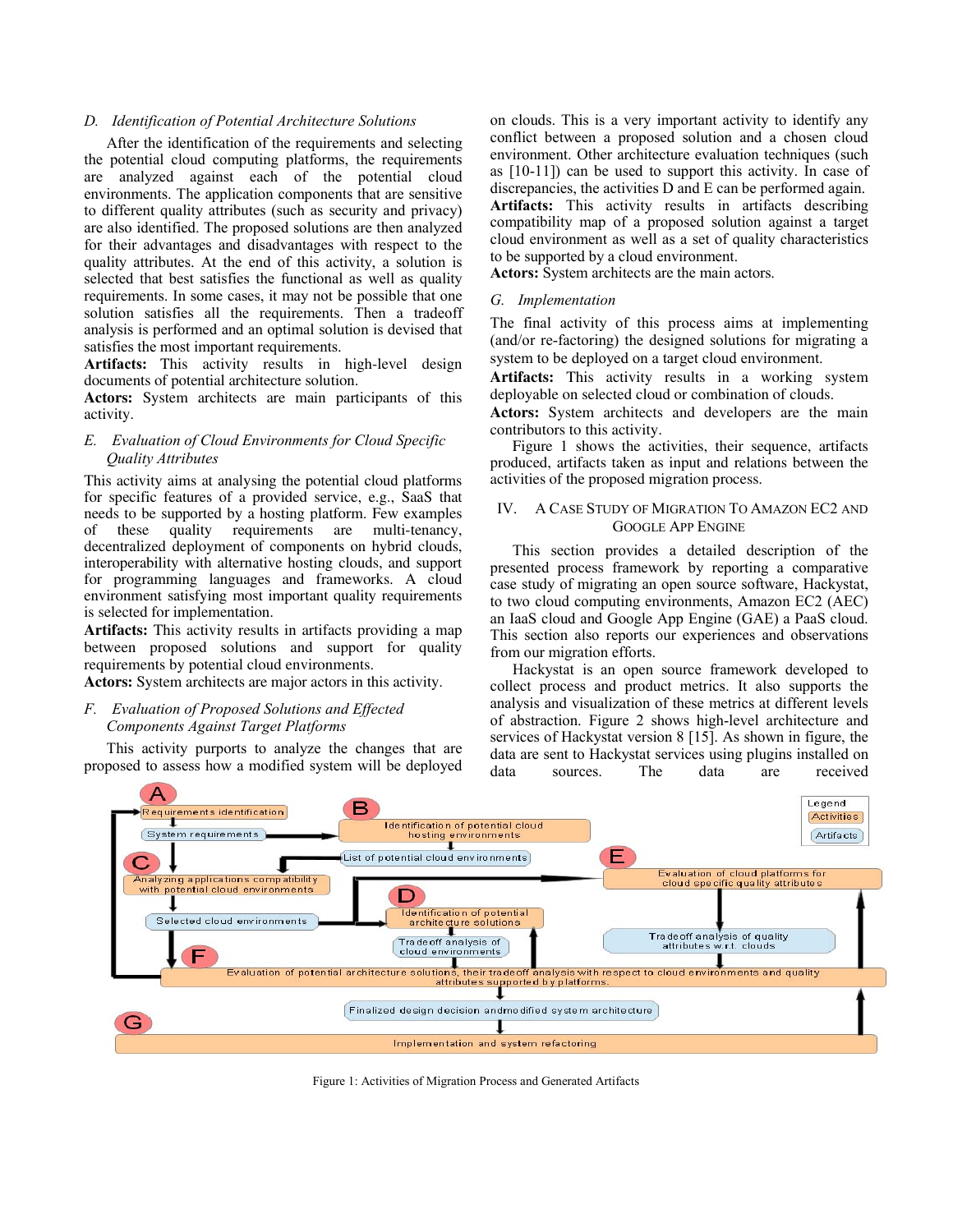by Sensorbase, root service of framework; responsible for persistence management and handling of configurations along with notification operations. The other services, DailyProjectData and Telemetry works on top of Sensorbase. These are used to compute daily, weekly, monthly and yearly abstractions of data. ProjectBrowser and TickerTape are client components used to present metrics through graphical user interface and posts information on external applications like Nabaztag Rabbit [16] and Twitter [17]. More detail on Hackystat can be found in [7, 15].



Figure 2: Hackystat version 8

#### *A. Requirements Identification*

For Hackystat to serve as SaaS, it should have the capability to scale for the required computing and storage resources. This section enlists the requirements of Hakcystat SaaS. Further detail about the requirements analysis and elicitation process can be found in [6-7].

RQ1: System should be able to scale according to specific quality requirements (for example, efficiency, throughput, and response time).

RQ2: System components should be deployable on commercial clouds providers (public cloud) as well as on organizations' private clouds.

RQ3: System should be able to handle unexpected increase in storage requirements by utilizing storage resources and storage services of clouds.

RQ4: End users of the system should have consolidated view of system through unified service interfaces, irrespective of actual deployment configuration.

RQ5: End user operations and service requests should not be affected during system scalability.

RQ6: System should efficiently acquire resources when needed and release those when not required in order to have more cost effective and green solution.

#### *B. Identification of Potential Cloud Hosting Environments*

The criterion for initial selection of potential cloud hosting environments is driven by business objectives. In the beginning, the cloud providers that satisfy the budgetary constraints of a project, support the respective business domain of the project and meet the legal requirements are selected. As our effort was aimed at exploring the challenges associated with migration efforts, we chose a SaaS cloud i.e., AEC and one PaaS cloud i.e., GAE. Choosing one SaaS and one PaaS provided us with an opportunity to explore the challenges associated with both types of service models.

This step also incorporates analyzing features of potential cloud platforms. We analyzed features of both platforms. AEC provides scalable computing resources [18]. These are associated with *Amazon Elastic Block Storage (EBS)* for persistence. Amazon provides ability to place AEC instances in different supported regions and time zones to deal with system failures and legal constraints on data storage locations. Amazon supports organizations to connect their existing infrastructure with Amazon's resources using *Amazon Virtual Private Cloud*. *Amazon CloudWatch* service can be used to monitor resources consumed by instances and applications deployed on the instances. Metrics for monitoring CPU utilization, disk reads/writes, and network traffic are supported. These metrics can be accessed using web service APIs or command line tools. *Elastic load Balancer* is used to distribute clients' requests among different instances. This service is also used for detecting unhealthy instances and consequently routing requests to healthy ones. There can be one Elastic Load Balancer for whole application or can be separate for each deployment zone. It maintains its operational metrics that can be used by CloudWatch services. Amazon also supports *import and export* of virtual machine images from its cloud.

GAE on the other hand supports application development via its APIs [19-20]. As it is a PaaS, so applications do not have direct access to underlying resources. It supports Java Servlet [21] and Python [22] runtime environments. Its underlying platform takes care of dynamic application scalability and load balancing, sports persistence storage, provides access to email APIs, and supports task scheduling and triggering events at specified times.

#### *C. Analyzing Applications' Compatibility with Potential Cloud Environments*

We need to evaluate the compatibility of a system with target platforms with respect to technologies being used. During our analysis, we found that configuring AEC instances for supporting Hackystat JDK and Restlet framework requirements was convenient. AEC provide option for configuring resources of virtual instances and install pre-requisite software. We also found out that Hackystat does not have any compatibility issues with AEC and does not need any modification for making it compatible with host platform.

Subsequent, we analyzed GAE for evaluating compatibility of Hackystat with it. During that analysis it was figured out that GAE was not supporting the version of the framework required by Hackystat as Hackystat is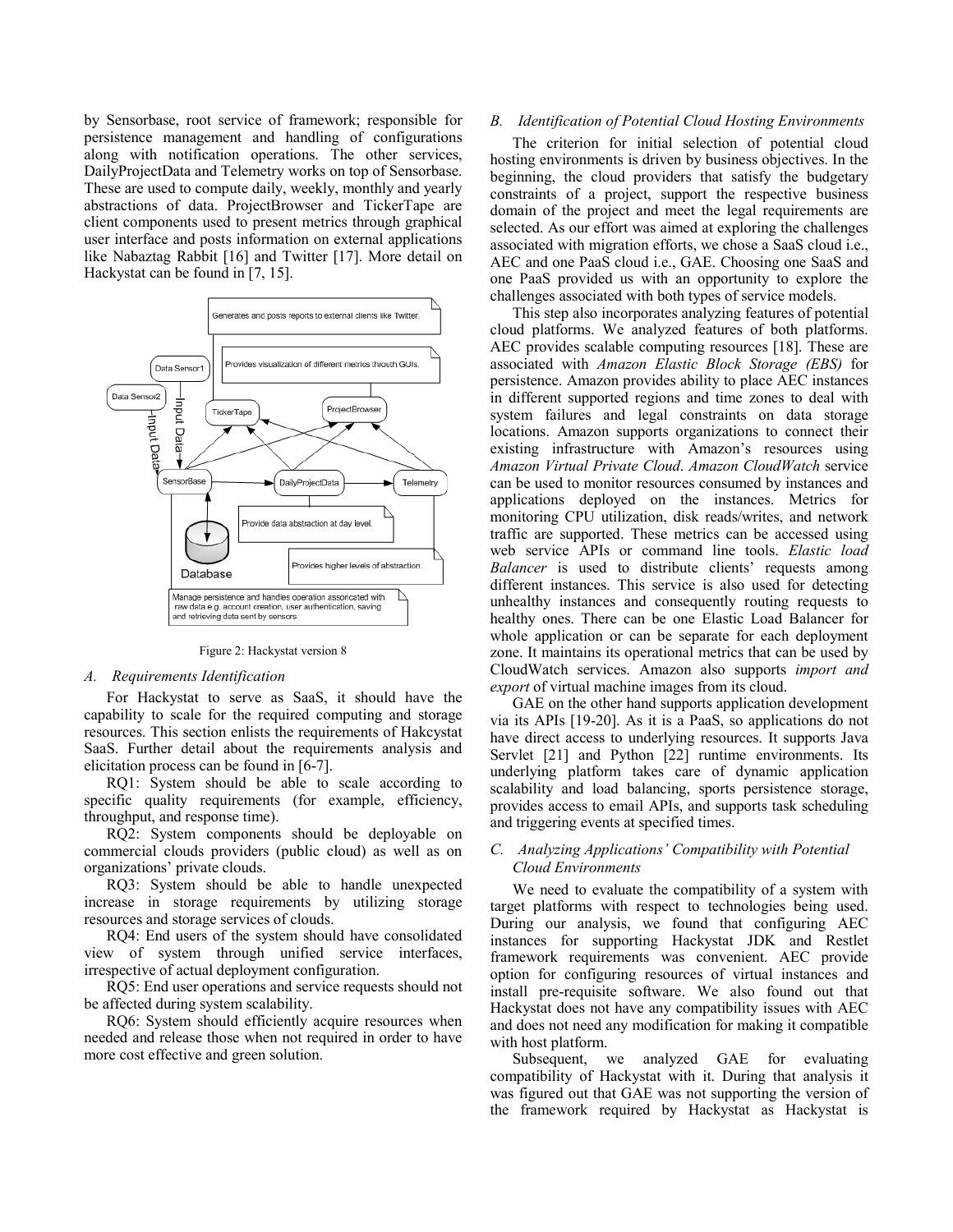implemented using Reslet 1.0 framework specification, whereas GAE supports a customized version of Restlet 2.0 framework. Moreover, Hackystat has been implemented for deployment on native machines outside application servers. GAE does not support this kind of deployment. GAE also does not support specifying system configuration on properties file. Hence, there was a need for refactoring Hackystat to make it compatible with GAE on three dimensions.

- Refactoring of whole system to make it compatible with Restlet 2.0 specification customized for GAE.
- Move all system configurtion from propertied file into database.
- Change server related implementation of Hackystat so that it can be deployed inside application servers rathar than launching its own server.

#### *D. Identification of Potential Architecture Solutions*

We have followed guidelines presented in [8, 23] for analyzing requirements and their potential solutions for IaaS and PaaS. This section is focusing on requirements analysis of GAE only and requirements analysis for AEC is discussed only if there have been new featured introduces since we reported our previous studies [6-7].

RQ1 deals with scalability of system with respect to specific quality attributes. As in PaaS, it is the responsibility of the platform for allocating resources to applications according to demand. There is no need to replicate components when utilizing PaaS.

RQ2 addresses portability of components on public and private clouds. It is not easy and sometimes impossible to achieve portability when dealing with PaaS clouds. Each PaaS service platform may have its own specific APIs of frameworks and tools in order to provide seamless scalability of resources. It requires customization of application components before migrating them from one PaaS platform to another. Application migration from one PaaS platform to other is almost impossible without refactoring.

RQ3 focuses on handling scalability and utilization of storage capacity. For GAE, the components that are hendling persistence functionality need to be modified according to persistence management mechanism of platform. GAE supports Datastore [24] and Google Cloud SQL [25]; two different mechanisms for handling data storage. Datastore is schema-less data storage and has a support for atomic transactions. It also has a query engine that is used for information retrieval from storage. Datastore is accessed using customized version of Java Data Objects (JDO) [26] APIs. Applications using Datastore do not need to bother about schema creations. Relations among objects is established when these are persisted. Datastore does not support joins. Depending on configuration, database indexes can be implicitly or explicitly defined. Choosing this option for Hackystat requires refactoring of persistence layer for achieving scalability of date storage. Cloud SQL is Google version of MySQL [27] hosted on Google cloud. It is a relational database and supports all operations associated with relational database management.

| TABLE I. |  | <b>REQUIREMENTS VS. ARCHITECTURE DECISIONS</b> |  |
|----------|--|------------------------------------------------|--|
|----------|--|------------------------------------------------|--|

| Quality                                         | Req             | <b>Architecture Decision</b>                                                                                                                                                                       |                                                                                                                              |  |
|-------------------------------------------------|-----------------|----------------------------------------------------------------------------------------------------------------------------------------------------------------------------------------------------|------------------------------------------------------------------------------------------------------------------------------|--|
| <b>Attributes</b>                               | ID              | Amazon EC2 & S3                                                                                                                                                                                    | Google App                                                                                                                   |  |
|                                                 |                 |                                                                                                                                                                                                    | Engine                                                                                                                       |  |
| Scalability                                     | RQ1             | Replication<br>of<br>system<br>services<br>to<br>meet<br>performance requirments.                                                                                                                  | N <sub>0</sub><br>action<br>required.<br>Scalability<br>is<br>handled<br>by<br>platform.                                     |  |
|                                                 | RQ3             | Separation<br>of<br>database<br>layer into a new service<br>utilize<br>that<br>platform<br>specific<br>persistence<br>features.                                                                    | Refactoring<br>of<br>persistence<br>components<br>to<br>make<br>it<br>compatible with<br>Google<br>Datastore<br>persistence. |  |
| Portability                                     | RQ <sub>2</sub> | A wrapper layer is added to<br>platform<br>ensure<br>independent scalability.<br>A separate database service<br>provide<br>seamless<br>to<br>transfer of database layer.                           | Portability<br>to<br>other platforms<br>is not possible.                                                                     |  |
| Compatibility                                   | RO <sub>4</sub> | features<br>System<br>are<br>exposed through origonal<br><b>REST APL</b><br>A wrapper layer is added to<br>abstraction<br>provice<br>to<br>services cluster and their<br>deployment configuration. | System features<br>exposed<br>are<br>through<br>origonal<br><b>REST</b><br>APL                                               |  |
| Reliability<br>and<br>Autonomous<br>Scalability | RQ5             | layer<br>Façade/Waper<br>to<br>provide abstraction.<br>Amazon's<br>Elastic<br>Load<br>Balancer<br>ensures<br>autonomous scalability.                                                               | Ensured<br>by<br>platform.                                                                                                   |  |
| Efficient and<br>cost effective<br>deployments  | RQ6             | Elastic<br>Load<br>Amazon<br>Balancer<br>auto<br>ensures<br>scaling as well as efficient<br>effective<br>and<br>cost<br>deployment configuration.                                                  | Deployment<br>of<br>application<br>components<br>on<br>cloud<br>is<br>managed<br>by<br>platform.                             |  |

Datastore provides more efficient solution on cloud, so we choose this for persistence.

RQ4 addresses importance of compatibility of the system services with external components and clients. In PaaS, scalability is handled by platform itself and there is no replication of components on cloud so this façade is not required. The system's clients can access its features through REST based APIs of components.

RQ5 highlights the importance of continuous system availability during resource provisioning. Extending functionality of Façade introduced to satisfy RQ4 handle this requirement as well. There is also no need to explicitly address this feature for PaaS because scalability and system availability is seamlessly ensured by the platform.

RQ6 seeks a cost effective and green solution so that resources can be efficiently released when no more required in order to have cost effective solution for pay per use model of cloud computing. We chose Amazon's Elastic Load Balancer and Auto Scaling to acquires and release instances according to predefined parameters because it does not require modification in application components. Scaling of applications on GAE is maintained by platform and pricing scheme is based on the number of request received by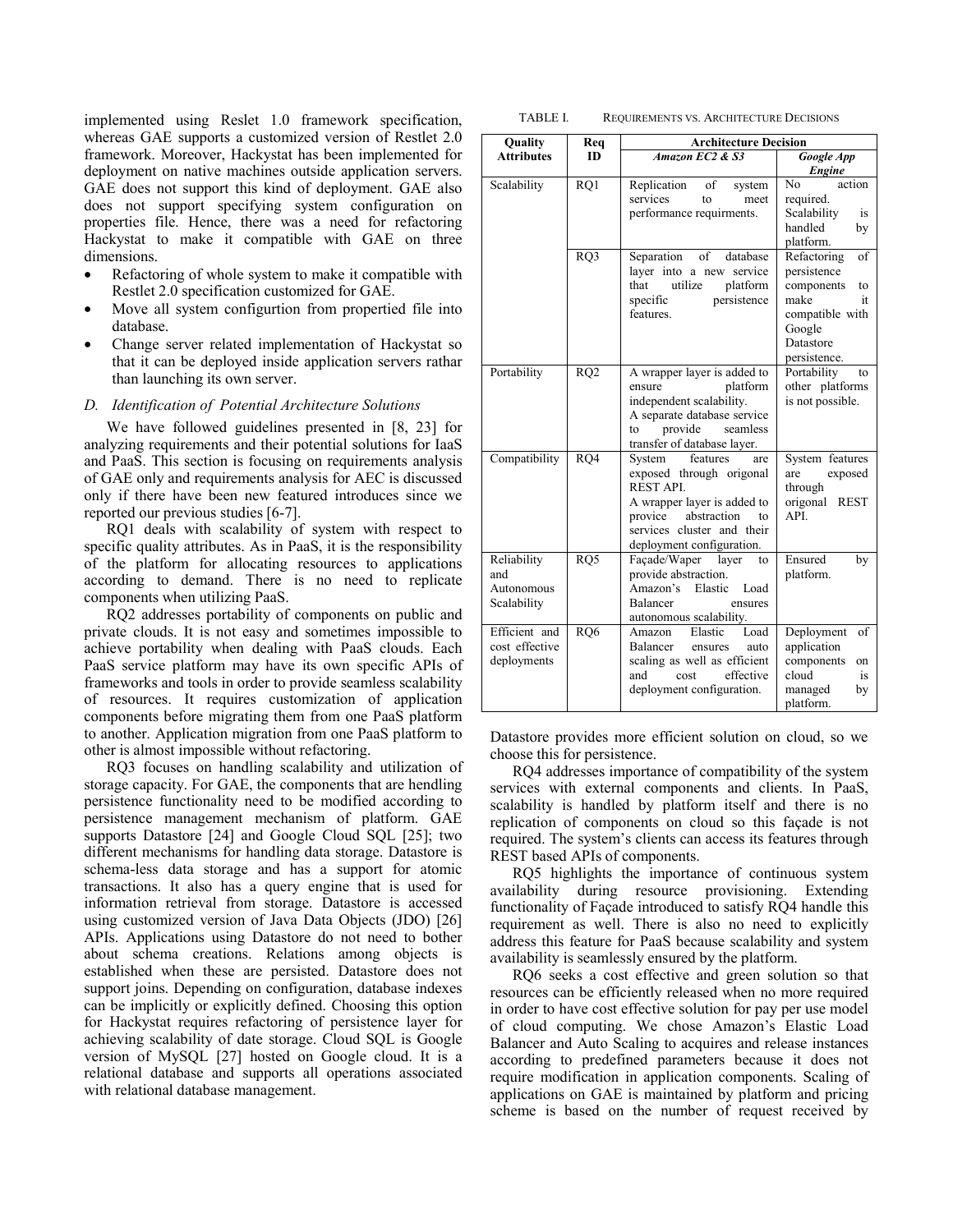application and CPU cycles consumed. This results in an efficient as well as cost effective solution without implementing any additional features in application.

Table I provides a summary of relation between requirements, quality attributes and architecture decisions made to achieve requirements for AEC [6-7] and GAE.

# *E. Evaluation of Cloud Environments for Cloud Specific Quality Attributes*

Other than quality attributes of application addressing extra functional requirements, there are some specific features of SaaS solutions that can leverage advantage of hosting platforms. These features are also referred as architecture requirements of SaaS system. This section describes evaluation of AEC and GAE for these features.

#### *1) Multi-tenancy*

This characteristic required application to have isolation between components that perform processing on data sensitive data [28]. AEC provides control over virtual instances and these can be configured according to specific requirements of multi-tenancy. Components that do processing on tenant specific data can be configured by having logical isolations on the same instance as well as by deploying sensitive REST components on separate virtual instances. Amazon S3 storage services provide options to create separate virtual storage units and database instances. This feature can be used to store sensitive data on separate logical databases. GAE Datastore and cloud SQL manages data storage transparent to applications. Applications do not have any control over how data is actually persisted in storage units and make it hard to achieve segregation of sensitive data.

*2) De-centralized arrangement of data storage/processing components and Interoperability with alternative host solutions* 

Support for de-centralized arrangement of data storage and processing components enable application to store and process sensitive data on private cloud and offloading storage and processing of non-sensitive data on public clouds [29]. Interoperability of platform is also an important factor to consider while selecting a cloud platform for software expected to evolve over a long period of time [30]. There are few open source PaaS solutions like Eucalyptus [31] that provides compatible alternative to AEC on private cloud. Availability of these solutions makes AEC a good choice for applications requiring de-centralized arrangements of components and hybrid cloud deployment models. On the alternate side, GAE does not have any alternative available that can host parts of application on private cloud and fails to satisfy such arrangements.

# *3) Support for programming languages and application development frameworks*

Platform support for programming languages and frameworks is an important factor to consider. AEC is much flexible and provides flexibility to have customized configuration for supporting multiple programming languages and frameworks. On the other hand, GAE has only support for two existing programming languages: Java and Python; and platform specific Go programming language. It only supports specific set of frameworks with customized APIs (e.g. Restlet).

# *4) Resource customization with respect to Service Level Agreements (SLA)*

Customization and provisioning of resources according to SLAs is helpful in achieving resources according to specific application's requirements [32]. AEC provides option to have customized CPU, storage and network resources. GAE provides support for autonomous scalability; however, there is no explicit support for specifying scalability parameters and customizing network topologies.

#### *F. Evaluation of Proposed Solutions and Effected Components against Target Platforms*

Once system is compatible with target cloud platform, different components of system are evaluated to achieve quality attributes described in Table I.

Replication of components is proposed as a medium to achieve scalability on AEC. GAE platform handles scalability of components itself without any change in application. GAE is more suitable cloud platform in terms of scalability.

The wrapper layer for AEC solution ensures portability and seamless access by client components. A separate database layer makes it possible to utilize different services offered by Amazon S3 storage and database services as needed, and supports portability. Components developed for GAE are not portable to other platforms.

Compatibility with external system components is positively addressed by both AEC and GAE because system interfaces are exposed through same REST interfaces. Reliability needs to be handled by application in AEC with combination of AEC Load Balancer. In GAE, platform is totally responsible for providing reliability and autonomous scalability. To handle scalability, AEC has a load balancer that provides flexibility to define scaling rules based on parameters related to CPU usage, disk access space and access frequency, and network bandwidth utilized by application. This provides more control over scaling schemes. GAE does not provide support for this kind of customization.

TABLE II. IMPACT OF PLATFORM ON QUALITY ATTRIBUTES

| <b>Quality Attribute</b>                      | <b>Platform</b>                  |                      |
|-----------------------------------------------|----------------------------------|----------------------|
|                                               | Amazon<br>Web<br><b>Services</b> | Google App<br>Engine |
| Scalability                                   |                                  |                      |
| Portability                                   |                                  |                      |
| Compatibility                                 |                                  |                      |
| Reliability and Autonomous Scaling            |                                  |                      |
| Customization of Efficient and Cost Effective |                                  |                      |
| Deployment Configurations                     |                                  |                      |

Table II shows list of quality attributes along with if these are positively or negatively addressed in AEC and GAE. Plus sign (+) represent if platform has a positive impact on quality attribute, negative sign (-) shows if platform has negative impact on quality attribute and circle (O) shows if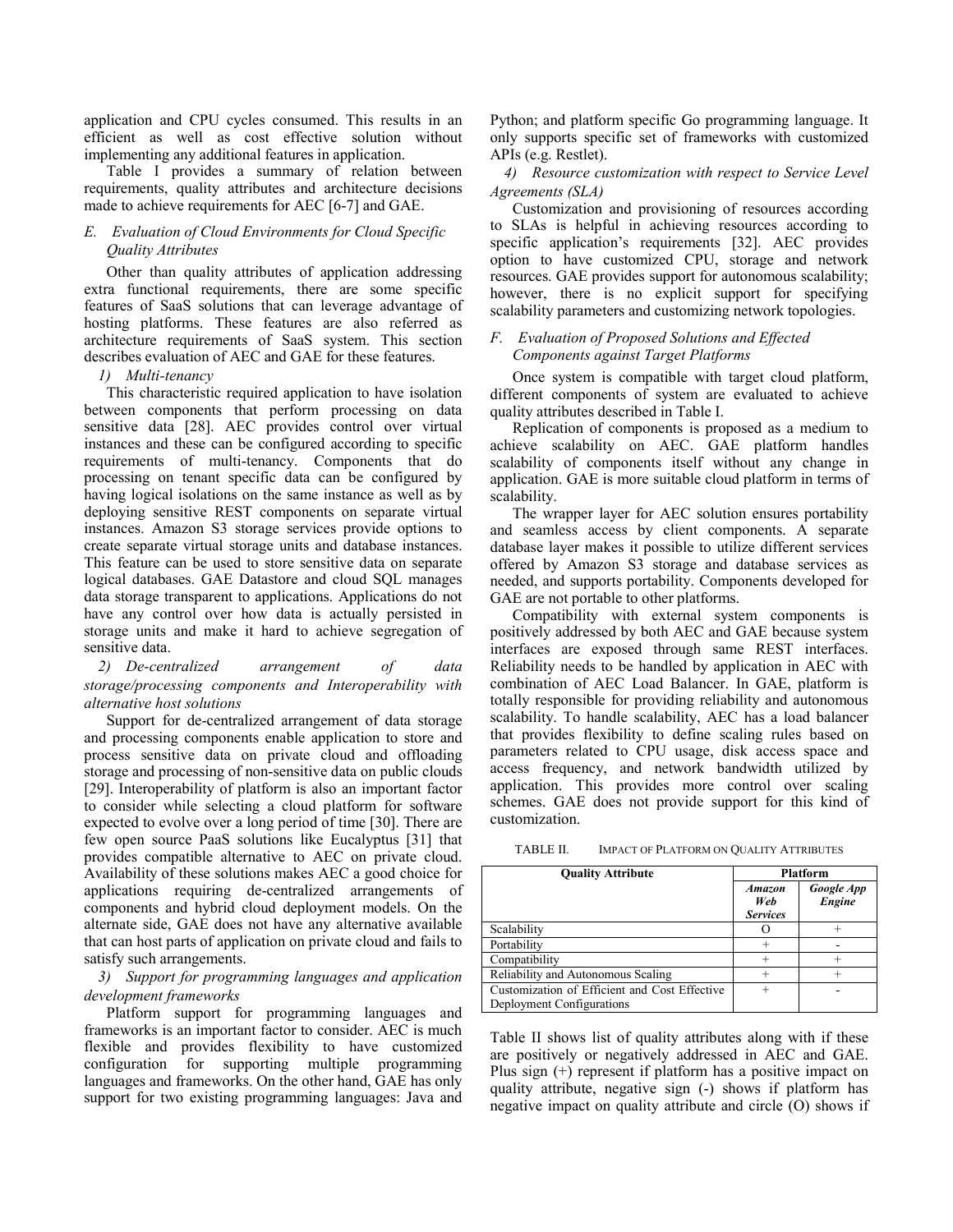platform does not have any impact and it is responsibility of application to address respective characteristic.

#### *G. Implementation and Architecture Overview*

Hackystat migration on GAE requires more implementation relate challenges including refactoring of whole data base layer in Sensorbase components to incorporate GAE's datastore feature. GAE also required refactoring of application to make it compatible with Restlert 2.0 version supported by GAE as well as changing the Mailer component (for emails) inside Sensorbase to utilize email services or Gmail. We also made some minor modification into application structure because of limitations imposed by GAE framework. For example, GAE framework does not support applications to write files on server (e.g. properties files). We have implemented selected use cases to verify our findings from architecture analysis of the application.

Figure 3 presents architecture of the modified system on AEC [7] and GAE. The system on AEC cloud requires less refactoring. Dividing system into more modules and adding an additional layer for orchestration can make it ready for deployment on IaaS. Implementation details for AEC can be found in [7]. For GAE, which is a specific example of PaaS, it requires few architecture level modification and more challenges associated with implementation and refactoring of the application.

#### V. CONCLUSIONS

We have presented and explained a process for migrating software applications to cloud computing. This process has been incrementally developed through the experiences and insights gained by migrating an open source SOA based application, Hackystat, to two types of cloud infrastructures, Amazon an IaaS and Google App Engine a PaaS. The presented process has been developed with specific focus on migrating applications to SaaS. Main activities involved in the migration process include identification of requirements and potential cloud platforms, analyzing application compatibility with potential cloud environments, identification of potential architecture solutions, evaluation of cloud environments for cloud specific quality attributes, tradeoff analysis of potential architecture solutions, selection of architecture modifications to be incorporated and refactoring of the system to incorporate new architecture modifications.

Following are our key observations from our migration efforts. We expect that these observations can serve as guidelines for those who intend to migrating software intensive applications to cloud computing infrastructures.

- The systems that consist of stateless components e.g. implemented using REST architectures style can easily be scalable without significant refactoring as scalability can be achieved at application level by replicating components. It makes Amazon IaaS the best candidate for such systems. In case of applications with stateful components, Google App Engine can be more suitable platform because it handles scalability in a manner that is transparent to applications.
- The suitability of potential cloud environments for security and sensitivity requirements of application and data to form hybrid clouds can play a vital role in success of application hosted on cloud. For PaaS environments like Google App Engine, it is not possible to have hybrid deployment; whereas IaaS like Amazon EC2 provides solutions for hybrid models because of availability of alternative solutions for private clouds and customization of network topologies.



Figure 3: Modified Architecture for Amazon EC2 and Google App Engine